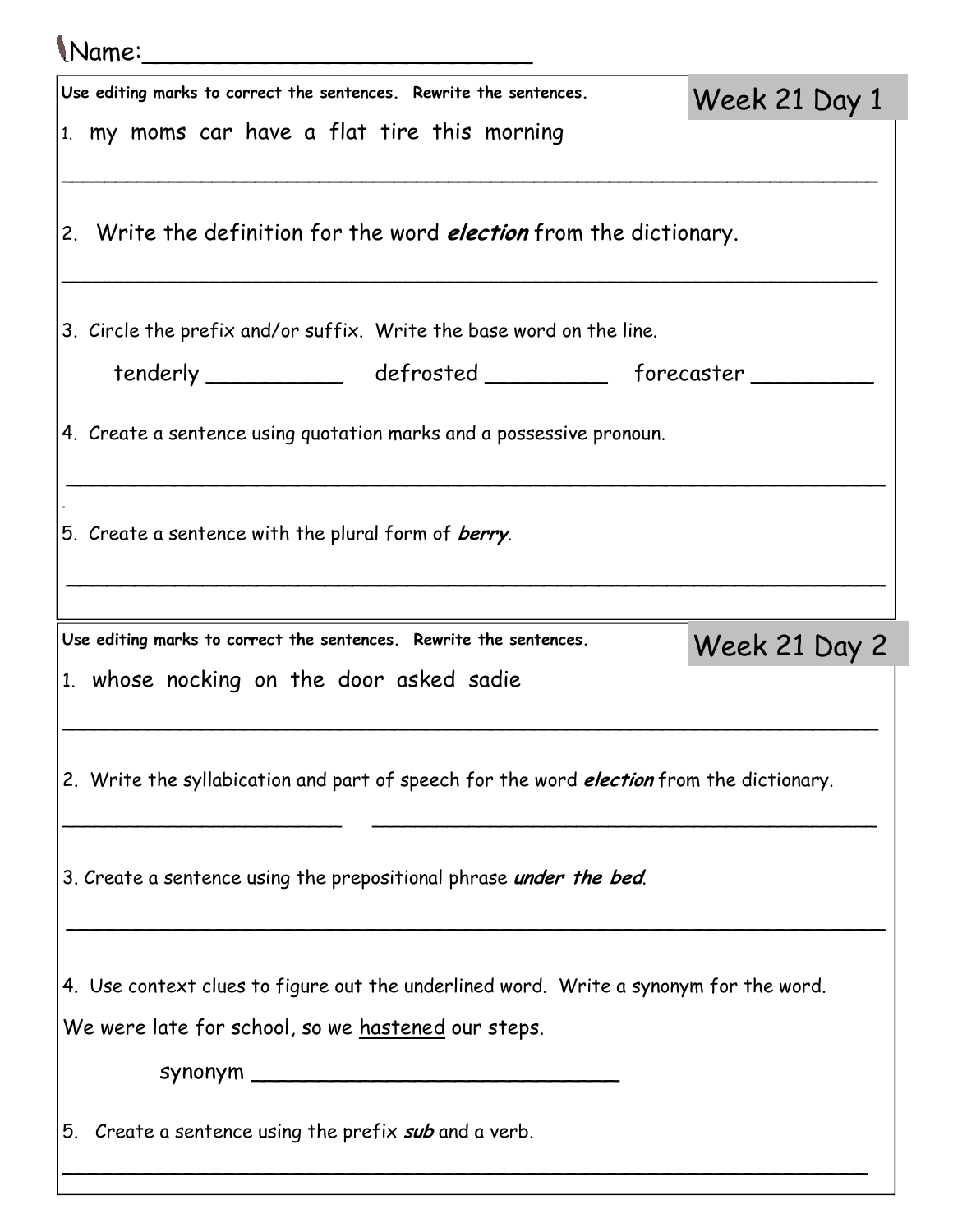| <i>Name:</i>                                                                                                   |                          |
|----------------------------------------------------------------------------------------------------------------|--------------------------|
| Use editing marks to correct the sentences. Rewrite the sentences.                                             | Week 21 Day 3            |
| 1. we went to florida georgia and alabama for vacashun                                                         |                          |
| 2. Write the guide words from the dictionary for the word <i>election</i> .                                    |                          |
| 3. Add a compound subject to finish the sentence.                                                              | ____ played in the yard. |
| 4. Create a sentence using the name of a friend as a possessive.                                               |                          |
| 5. Add the homophones of the words below.                                                                      |                          |
| $flow \_$                                                                                                      |                          |
| Use editing marks to correct the sentences. Rewrite the sentences.<br>1. miss smiths birth day was on saturday | Week 21 Day 4            |
| 2. Write a sentence using the word <i>election</i> .                                                           |                          |
| 3. Create a sentence using a compound subject.                                                                 |                          |
| 4. Use <i>there</i> and <i>they're</i> in a sentence.                                                          |                          |
| 5. Write antonyms for the words below.                                                                         |                          |
| kind _____________ deceitful _________<br>quiet _____________                                                  |                          |